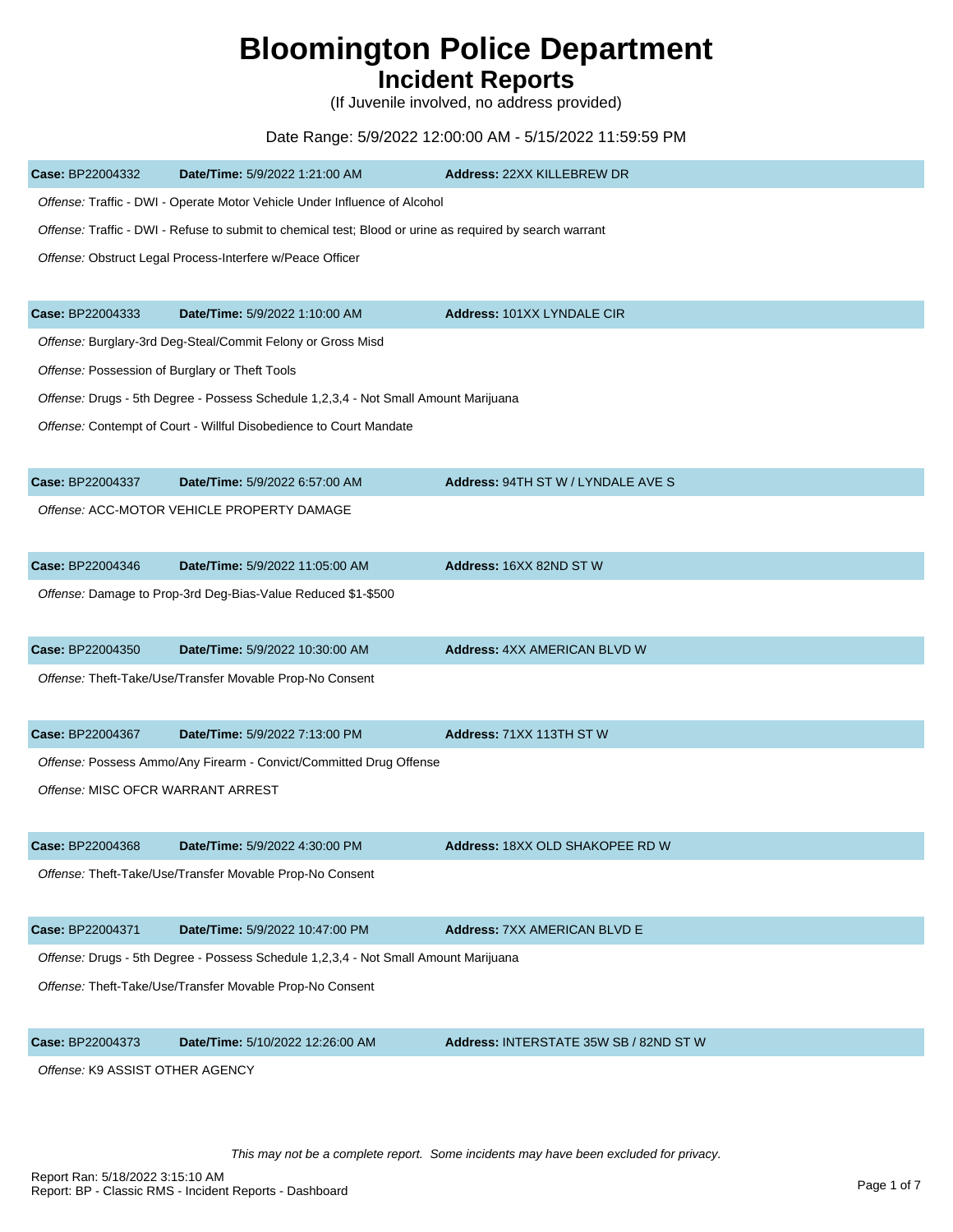| Case: BP22004378                                                      | Date/Time: 5/10/2022 8:03:00 AM                                                                           | Address: 80XX LYNDALE AVE S                  |
|-----------------------------------------------------------------------|-----------------------------------------------------------------------------------------------------------|----------------------------------------------|
|                                                                       | Offense: Damage to Property - 1st Degree - Value Reduced Over \$1000                                      |                                              |
| Case: BP22004392                                                      | Date/Time: 5/10/2022 2:26:00 PM                                                                           | Address: 84TH ST W / LYNDALE AVE S           |
|                                                                       | Offense: ACC-MOTOR VEHICLE PROPERTY DAMAGE                                                                |                                              |
| Case: BP22004397                                                      | Date/Time: 5/10/2022 4:14:00 PM                                                                           | Address: 98XX NICOLLET AVE S                 |
|                                                                       | Offense: Theft-Take/Use/Transfer Movable Prop-No Consent                                                  |                                              |
| Case: BP22004401                                                      | Date/Time: 5/10/2022 5:55:00 PM                                                                           | Address: JUVENILE INVOLVED AND/OR NOT PUBLIC |
|                                                                       | Offense: ACC-MOTOR VEHICLE PROPERTY DAMAGE                                                                |                                              |
| Case: BP22004405                                                      | Date/Time: 5/10/2022 7:44:00 PM                                                                           | <b>Address: 90XX NICOLLET AVE S</b>          |
| Offense: Assault-5th Degree-Misdemeanor                               |                                                                                                           |                                              |
| Case: BP22004408                                                      | Date/Time: 5/10/2022 9:00:00 PM                                                                           | Address: 19XX 86TH ST E                      |
|                                                                       | Offense: Obstruct Legal Process-Lawful Execution Legal Process                                            |                                              |
|                                                                       | Offense: Damage to Property - 3rd Degree - Reduce Value \$501-\$1000                                      |                                              |
|                                                                       | Offense: Tamper With Motor Vehicle/Enter w/o Owner Permission                                             |                                              |
|                                                                       | Offense: Financial Transaction Card Fraud-Sell Two or More                                                |                                              |
|                                                                       | Offense: Mail Theft-Knowingly Obtained Illegally; Receives, Possesses, Transfers, Buys, Conceals          |                                              |
|                                                                       | Offense: Stolen Checks-Penalties-2 or 3 Direct Victims/Value to Direct and Indirect Victims \$501-\$2,500 |                                              |
| Case: BP22004411                                                      | Date/Time: 5/10/2022 10:36:00 PM                                                                          | Address: 22XX 98TH ST W                      |
|                                                                       | Offense: Assault-2nd Degree-Dangerous Weapon                                                              |                                              |
| Case: BP22004412                                                      | Date/Time: 5/10/2022 10:57:00 PM                                                                          | <b>Address: 7XX AMERICAN BLVD E</b>          |
|                                                                       | Offense: Theft-Take/Use/Transfer Movable Prop-No Consent                                                  |                                              |
|                                                                       | Offense: Drugs - 5th Degree - Possess Schedule 1,2,3,4 - Not Small Amount Marijuana                       |                                              |
| Offense: MISC OFCR WARRANT ARREST                                     |                                                                                                           |                                              |
| Case: BP22004414                                                      | Date/Time: 5/10/2022 10:30:00 PM                                                                          | Address: JUVENILE INVOLVED AND/OR NOT PUBLIC |
|                                                                       | Offense: Traffic Collision - Collision with Unattended Vehicle - Notify Victim or Police                  |                                              |
| Case: BP22004418                                                      | Date/Time: 5/11/2022 3:37:00 AM                                                                           | Address: 98TH ST E / NICOLLET AVE S          |
| Offense: MISC OFCR INFORMATION                                        |                                                                                                           |                                              |
| Offense: Traffic Regulations - Failure to obey traffic control device |                                                                                                           |                                              |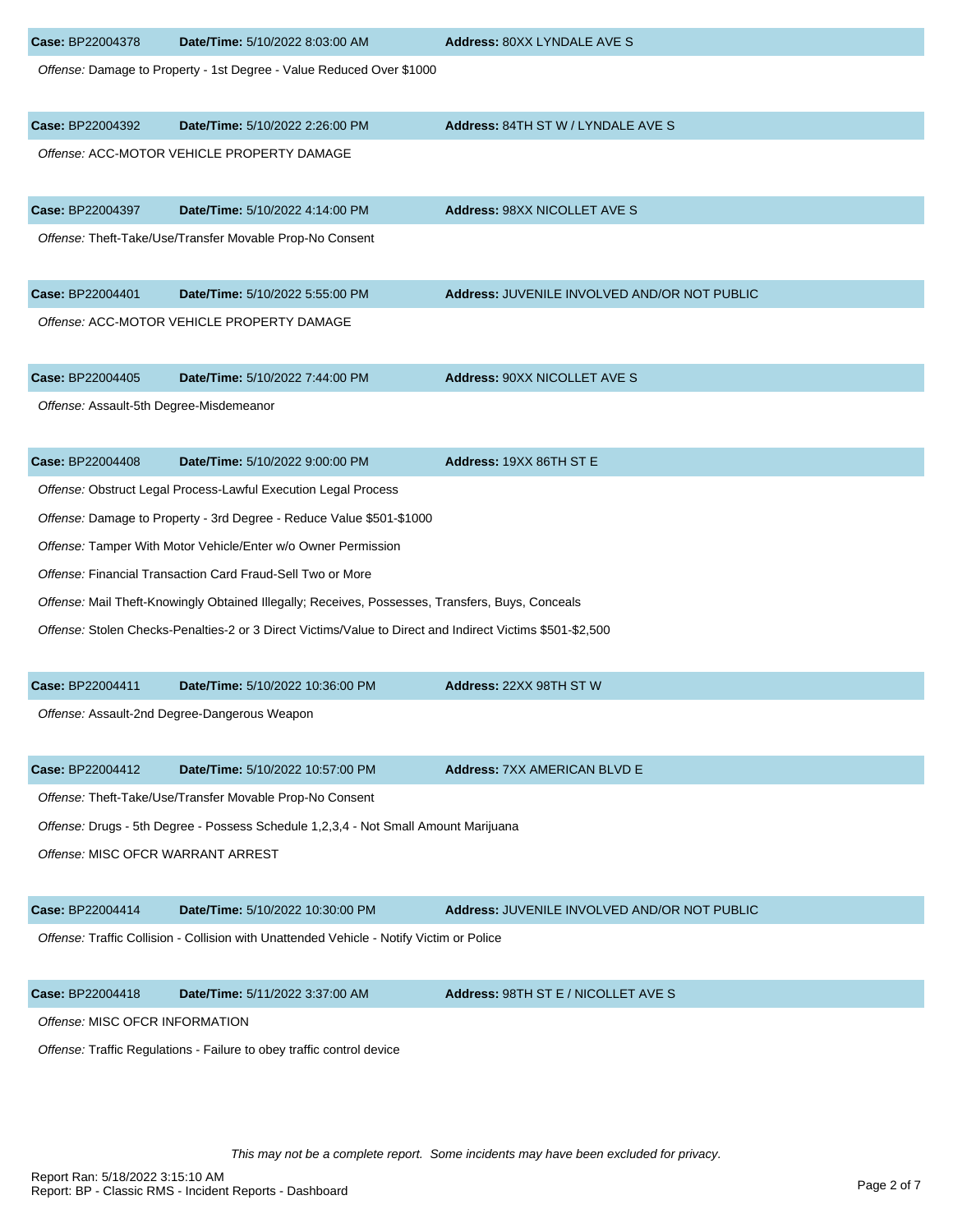| Case: BP22004421                      | Date/Time: 5/11/2022 9:24:00 AM                                           | Address: 81XX 24TH AVE S                     |
|---------------------------------------|---------------------------------------------------------------------------|----------------------------------------------|
| Offense: RECOVERED MOTOR VEHICLE      |                                                                           |                                              |
|                                       | Offense: Fleeing a Peace Officer in a Motor Vehicle                       |                                              |
| Offense: Receiving Stolen Property    |                                                                           |                                              |
|                                       | Offense: MISC OFCR AUTO LICENSE PLATE READER                              |                                              |
| Case: BP22004422                      | Date/Time: 5/11/2022 9:30:00 AM                                           | Address: 28XX METRO DR                       |
|                                       | Offense: Theft-Take/Drive Motor Vehicle-No Owner Consent                  |                                              |
|                                       | Offense: MISC OFCR AUTO LICENSE PLATE READER                              |                                              |
| Case: BP22004431                      | Date/Time: 5/11/2022 12:40:00 PM                                          | Address: 40XX 89TH ST W                      |
|                                       | Offense: Theft-Take/Use/Transfer Movable Prop-No Consent                  |                                              |
|                                       | Offense: Counterfeiting of currency - Uttering or possessing.             |                                              |
| Case: BP22004432                      | Date/Time: 5/11/2022 12:42:00 PM                                          | Address: JUVENILE INVOLVED AND/OR NOT PUBLIC |
|                                       | Offense: Theft-Take/Use/Transfer Movable Prop-No Consent                  |                                              |
| Case: BP22004434                      | Date/Time: 5/11/2022 1:39:00 PM                                           | Address: JUVENILE INVOLVED AND/OR NOT PUBLIC |
|                                       | Offense: Theft-Take/Use/Transfer Movable Prop-No Consent                  |                                              |
|                                       | Offense: Drugs - Possess/Sale Small Amount of Marijuana - No Remuneration |                                              |
| Case: BP22004438                      | Date/Time: 5/11/2022 3:18:00 PM                                           | Address: 17XX AMERICAN BLVD E                |
|                                       | Offense: Theft-Take/Use/Transfer Movable Prop-No Consent                  |                                              |
|                                       | Offense: Damage to Property - 1st Degree - Value Reduced Over \$1000      |                                              |
| Case: BP22004439                      | Date/Time: 5/11/2022 4:08:00 PM                                           | Address: 97XX NICOLLET AVE S                 |
|                                       | Offense: Theft-Take/Drive Motor Vehicle-No Owner Consent                  |                                              |
| Case: BP22004442                      | Date/Time: 5/11/2022 3:18:00 PM                                           | Address: 106XX HAMPSHIRE AVE S               |
| Offense: Burglary-2nd Degree-Dwelling |                                                                           |                                              |
| Case: BP22004447                      | Date/Time: 5/11/2022 7:07:00 PM                                           | <b>Address: 3XX SOUTH AVENUE</b>             |
|                                       | Offense: Theft-Take/Use/Transfer Movable Prop-No Consent                  |                                              |
| Case: BP22004449                      | Date/Time: 5/11/2022 7:10:00 PM                                           | <b>Address: 2XX SOUTH AVENUE</b>             |
|                                       | Offense: Theft-Take/Use/Transfer Movable Prop-No Consent                  |                                              |

This may not be a complete report. Some incidents may have been excluded for privacy.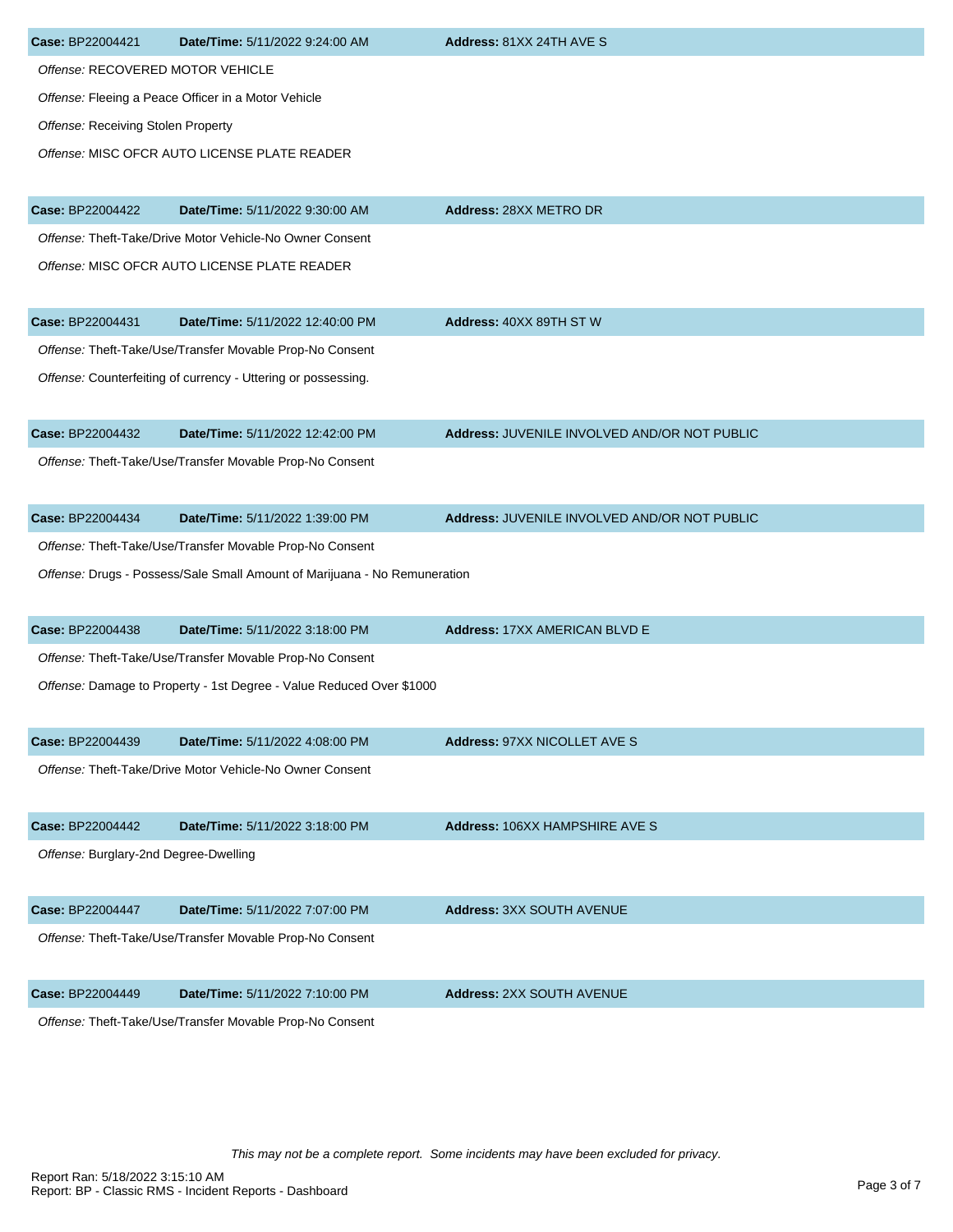| Case: BP22004461               | Date/Time: 5/12/2022 2:25:00 AM                                                                            | Address: 78XX LYNDALE AVE S                  |
|--------------------------------|------------------------------------------------------------------------------------------------------------|----------------------------------------------|
|                                | Offense: ACC-MOTOR VEHICLE PERSONAL INJURY                                                                 |                                              |
|                                |                                                                                                            |                                              |
| Case: BP22004464               | Date/Time: 5/12/2022 3:00:00 AM                                                                            | <b>Address: 79XX INTERNATIONAL DR</b>        |
|                                | Offense: Burglary-4th Deg-to Commit Misdemeanor                                                            |                                              |
|                                |                                                                                                            |                                              |
| Case: BP22004467               | Date/Time: 5/12/2022 10:57:00 AM                                                                           | Address: JUVENILE INVOLVED AND/OR NOT PUBLIC |
| Offense: MISC OFCR INFORMATION |                                                                                                            |                                              |
| Case: BP22004468               | Date/Time: 5/12/2022 11:50:00 AM                                                                           | Address: JUVENILE INVOLVED AND/OR NOT PUBLIC |
|                                | Offense: Drugs - Possess/Sale Small Amount of Marijuana - No Remuneration                                  |                                              |
|                                |                                                                                                            |                                              |
| Case: BP22004474               | Date/Time: 5/12/2022 2:21:00 PM                                                                            | <b>Address: 7XX AMERICAN BLVD E</b>          |
|                                | Offense: Drugs - 5th Degree - Possess Schedule 1,2,3,4 - Not Small Amount Marijuana                        |                                              |
|                                | Offense: Theft-Take/Use/Transfer Movable Prop-No Consent                                                   |                                              |
|                                |                                                                                                            |                                              |
| Case: BP22004476               | Date/Time: 5/12/2022 3:03:00 PM                                                                            | <b>Address: 108XX XERXES AVE S</b>           |
|                                | Offense: Identity Theft-Penalties-2 or 3 Direct Victims/Value to Direct and Indirect Victims \$501-\$2,500 |                                              |
|                                |                                                                                                            |                                              |
| Case: BP22004484               | Date/Time: 5/12/2022 5:44:00 PM                                                                            | Address: 78XX LYNDALE AVE S                  |
|                                | Offense: Traffic - DWI - Operate Motor Vehicle Under Influence of Alcohol                                  |                                              |
|                                | Offense: Assault-2nd Degree-Dangerous Weapon                                                               |                                              |
|                                | Offense: Threats of Violence - Reckless Disregard Risk                                                     |                                              |
|                                | Offense: Drugs - 5th Degree - Possess Schedule 1,2,3,4 - Not Small Amount Marijuana                        |                                              |
|                                | Offense: Contempt of Court - Willful Disobedience to Court Mandate                                         |                                              |
| Case: BP22004485               | Date/Time: 5/12/2022 6:15:00 PM                                                                            | Address: 108TH ST W / SHERIDAN AVE S         |
|                                | Offense: Traffic Regulations-Failure to Yield to Vehicle/Pedestrian                                        |                                              |
|                                |                                                                                                            |                                              |
| Case: BP22004490               | Date/Time: 5/12/2022 8:09:00 PM                                                                            | Address: 40XX SOUTHWEST CT                   |
|                                | Offense: MISC OFCR TRESPASS NOTICE SERVED                                                                  |                                              |
|                                | Offense: Theft-Take/Use/Transfer Movable Prop-No Consent                                                   |                                              |
|                                |                                                                                                            |                                              |
| Case: BP22004494               | Date/Time: 5/12/2022 9:27:00 PM                                                                            | Address: 29XX 93RD ST W                      |
|                                | Offense: MISC PUBLIC ORDER FOR PROTECTION                                                                  |                                              |
|                                |                                                                                                            |                                              |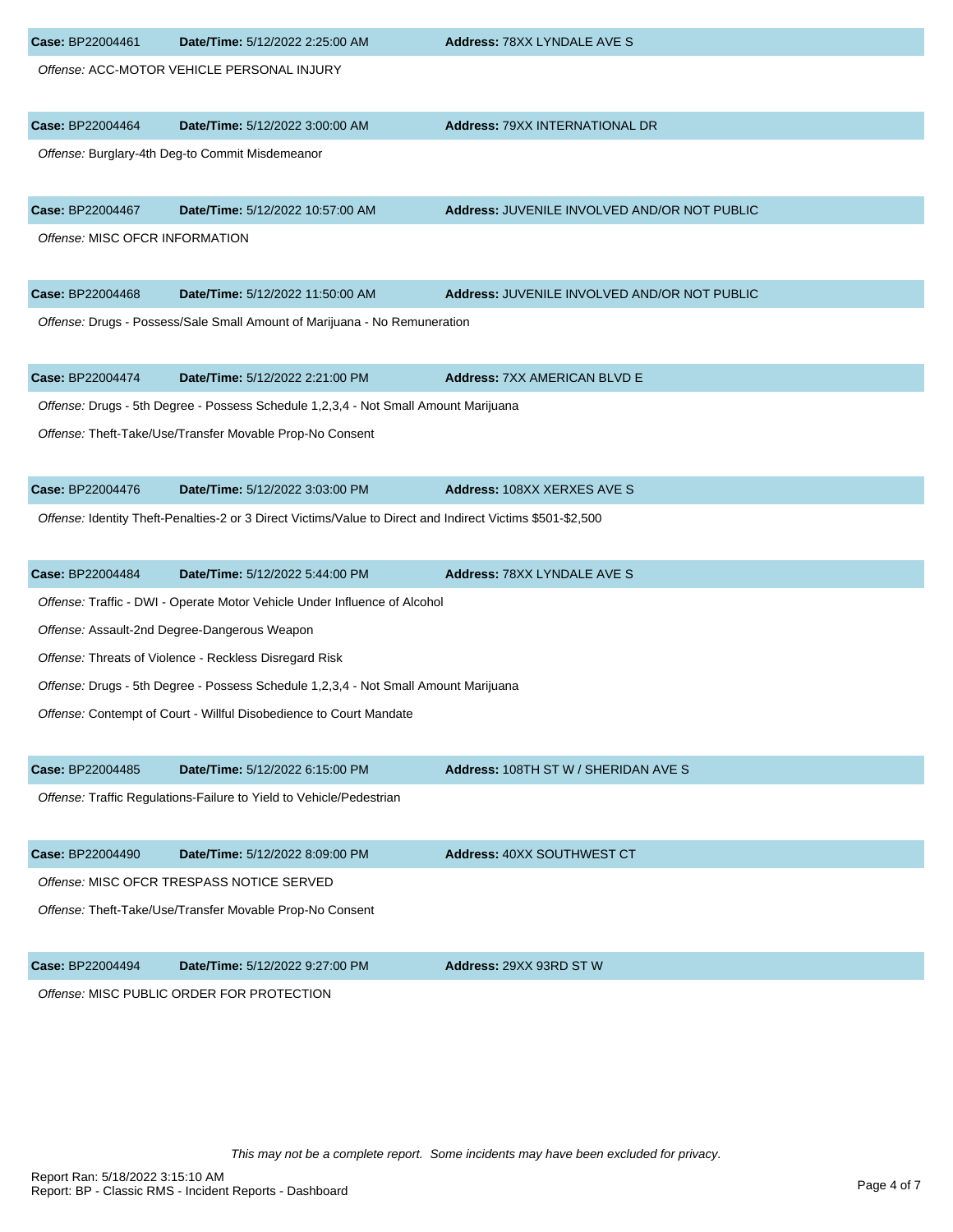| Case: BP22004497                   | Date/Time: 5/12/2022 10:00:00 PM                                                                      | Address: 90TH ST E / NICOLLET AVE S          |
|------------------------------------|-------------------------------------------------------------------------------------------------------|----------------------------------------------|
|                                    | Offense: Traffic Regulations-Failure to Yield to Vehicle/Pedestrian                                   |                                              |
| Case: BP22004505                   | Date/Time: 5/12/2022 6:01:00 PM                                                                       | Address: 80XX 14TH AVE S                     |
|                                    | Offense: Theft-Take/Drive Motor Vehicle-No Owner Consent                                              |                                              |
| Case: BP22004509                   | Date/Time: 5/13/2022 11:12:00 AM                                                                      | Address: 78XX 2ND AVE S                      |
|                                    | Offense: Traffic - DWI - Combination Any 2 Alcohol/Controlled Substance/Intoxicating Substance        |                                              |
|                                    | Offense: Drugs - 5th Degree - Possess Schedule 1,2,3,4 - Not Small Amount Marijuana                   |                                              |
| Case: BP22004521                   | Date/Time: 5/13/2022 3:09:00 PM                                                                       | Address: 81XX 24TH AVE S                     |
| Offense: RECOVERED MOTOR VEHICLE   |                                                                                                       |                                              |
|                                    | Offense: Obstruct Legal Process-Interfere w/Peace Officer                                             |                                              |
| Offense: Receiving Stolen Property |                                                                                                       |                                              |
|                                    | Offense: Contempt of Court - Willful Disobedience to Court Mandate                                    |                                              |
|                                    | Offense: Tamper With Motor Vehicle-Ride In/On-w/o Owner Permission                                    |                                              |
| Case: BP22004528                   | Date/Time: 5/13/2022 7:26:00 PM                                                                       | Address: JUVENILE INVOLVED AND/OR NOT PUBLIC |
|                                    | Offense: Damage to Property-4th Deg-Intentional Damage-Other Circumstances                            |                                              |
| Case: BP22004530                   | Date/Time: 5/13/2022 7:33:00 PM                                                                       | Address: 25XX 79TH ST W                      |
|                                    | Offense: Traffic Collision - Driver Involved Fails to Stop for Collision - Driven or Attended Vehicle |                                              |
| Case: BP22004535                   | Date/Time: 5/13/2022 8:37:00 PM                                                                       | Address: 19XX 86TH ST E                      |
|                                    | Offense: Assault-5th Deg-Inflict or Attempt Bodily Harm                                               |                                              |
|                                    | Offense: Threats of Violence - Cause or Attempt Cause Terror                                          |                                              |
| Case: BP22004539                   | Date/Time: 5/13/2022 11:53:00 PM                                                                      | Address: INTERSTATE 35W SB / 106TH ST W      |
|                                    | Offense: Traffic - DWI - Operate Motor Vehicle - Alcohol Concentration 0.08 Within 2 Hours            |                                              |
|                                    | Offense: Traffic - DWI - Operate Motor Vehicle Under Influence of Alcohol                             |                                              |
| Case: BP22004540                   | Date/Time: 5/14/2022 12:12:00 AM                                                                      | Address: 81XX 24TH AVE S                     |
|                                    | Offense: Theft-Take/Drive Motor Vehicle-No Owner Consent                                              |                                              |
| Case: BP22004545                   | Date/Time: 5/13/2022 10:53:00 PM                                                                      | <b>Address: 104XX XYLON RD</b>               |
|                                    | Offense: Dangerous Weapons-Reckless Discharge of Firearm Within a Municipality                        |                                              |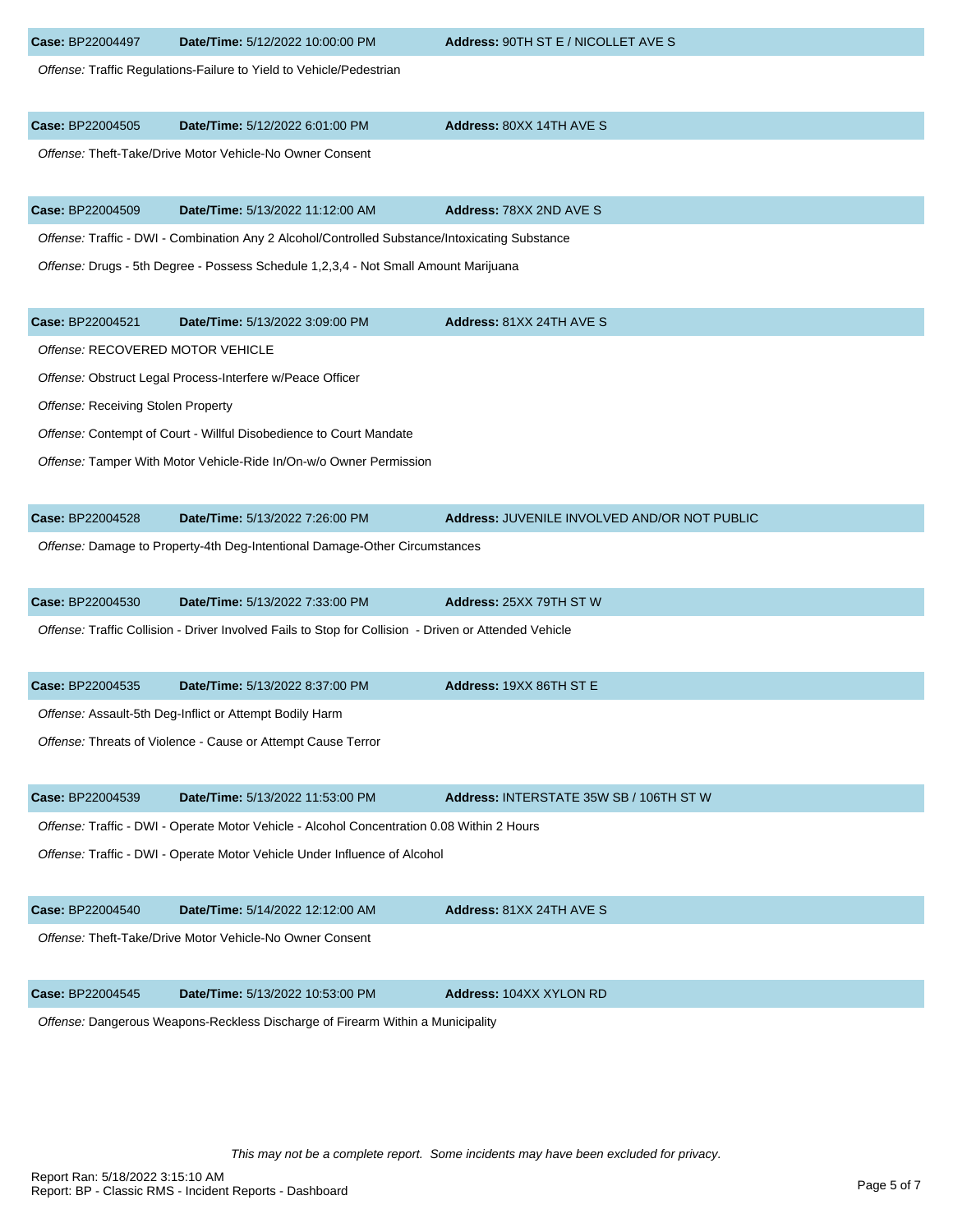| Case: BP22004547                        | Date/Time: 5/13/2022 12:00:00 PM                                                                         | Address: 91XX LOGAN AVE S           |
|-----------------------------------------|----------------------------------------------------------------------------------------------------------|-------------------------------------|
|                                         | Offense: Theft-Take/Use/Transfer Movable Prop-No Consent                                                 |                                     |
| Case: BP22004556                        | Date/Time: 5/14/2022 2:30:00 PM                                                                          | Address: 88XX GOODRICH RD           |
| Offense: Assault-5th Degree-Misdemeanor |                                                                                                          |                                     |
| Case: BP22004561                        | Date/Time: 5/14/2022 5:51:00 PM                                                                          | <b>Address: 7XX AMERICAN BLVD E</b> |
| Offense: RECOVERED MOTOR VEHICLE        |                                                                                                          |                                     |
|                                         | Offense: Obstruct Legal Process-Interfere w/Peace Officer                                                |                                     |
|                                         | Offense: Theft-Take/Use/Transfer Movable Prop-No Consent                                                 |                                     |
|                                         | Offense: Contempt of Court - Direct, Summarily Punished -- Disorderly, Contemptuous or Insolent Behavior |                                     |
| Offense: Receiving Stolen Property      |                                                                                                          |                                     |
| Case: BP22004563                        | Date/Time: 5/14/2022 8:07:00 PM                                                                          | <b>Address: 93XX OAKLAND AVE S</b>  |
|                                         | Offense: Criminal Abuse - By caregiver - Vulnerable adult                                                |                                     |
| Case: BP22004571                        | Date/Time: 5/14/2022 10:08:00 PM                                                                         | Address: 10XX DEVONSHIRE CURV       |
|                                         | Offense: Traffic Collision - Driver Involved Fails to Stop for Collision - Driven or Attended Vehicle    |                                     |
| Case: BP22004589                        | Date/Time: 5/15/2022 11:25:00 AM                                                                         | Address: 19XX KILLEBREW DR          |
|                                         | Offense: Drugs - 5th Degree - Possess Schedule 1,2,3,4 - Not Small Amount Marijuana                      |                                     |
|                                         | Offense: Traffic-Drivers License-Driving After Revocation                                                |                                     |
|                                         | Offense: Contempt of Court - Willful Disobedience to Court Mandate                                       |                                     |
|                                         | Offense: Traffic Regulation - Driver Must Carry Proof of Insurance when Operating Vehicle                |                                     |
| Case: BP22004591                        | Date/Time: 5/13/2022 6:00:00 AM                                                                          | <b>Address: 79XX LYNDALE AVE S</b>  |
|                                         | Offense: Theft-Take/Drive Motor Vehicle-No Owner Consent                                                 |                                     |
|                                         |                                                                                                          |                                     |
| Case: BP22004594                        | Date/Time: 5/15/2022 2:21:00 PM                                                                          | <b>Address: 97XX UTICA RD</b>       |
|                                         | Offense: Theft-Take/Drive Motor Vehicle-No Owner Consent                                                 |                                     |
| Case: BP22004595                        | Date/Time: 5/15/2022 4:12:00 PM                                                                          | <b>Address: 78XX PORTLAND AVE S</b> |
|                                         | Offense: Theft-Take/Use/Transfer Movable Prop-No Consent                                                 |                                     |
| Case: BP22004596                        | Date/Time: 5/15/2022 2:00:00 PM                                                                          | Address: 91XX BUSH LAKE RD E        |